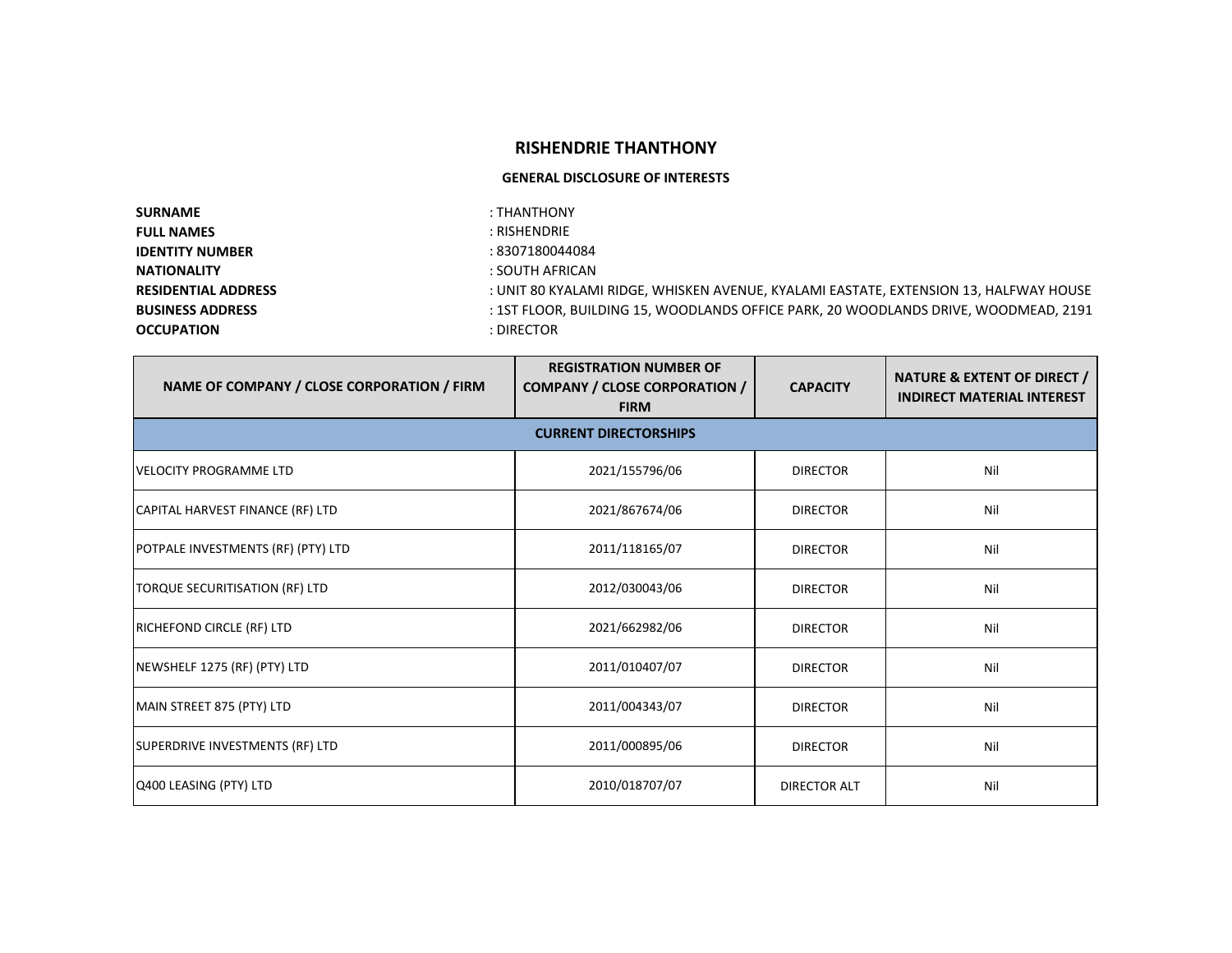| NAME OF COMPANY / CLOSE CORPORATION / FIRM | <b>REGISTRATION NUMBER OF</b><br><b>COMPANY / CLOSE CORPORATION /</b><br><b>FIRM</b> | <b>CAPACITY</b>     | NATURE & EXTENT OF DIRECT /<br><b>INDIRECT MATERIAL INTEREST</b> |
|--------------------------------------------|--------------------------------------------------------------------------------------|---------------------|------------------------------------------------------------------|
| KEYWOOD (RF) (PTY) LTD                     | 2012/092116/07                                                                       | <b>DIRECTOR</b>     | Nil                                                              |
| NEWSHELF 1071 (PTY) LTD                    | 2010/018677/07                                                                       | <b>DIRECTOR</b>     | Nil                                                              |
| MAIN STREET 790 (RF) (PTY) LTD             | 2009/021188/07                                                                       | <b>DIRECTOR</b>     | Nil                                                              |
| COMMISSIONER STREET NO 10 (RF) LTD         | 2012/114143/06                                                                       | <b>DIRECTOR</b>     | Nil                                                              |
| NDALA INVESTMENTS NO 1 (RF) LTD            | 2008/029037/06                                                                       | <b>DIRECTOR</b>     | Nil                                                              |
| COMMISSIONER STREET NO 12 (RF) LTD         | 2012/114172/06                                                                       | <b>DIRECTOR</b>     | Nil                                                              |
| AB FINCO 2(RF) LTD                         | 2008/006487/06                                                                       | <b>DIRECTOR</b>     | Nil                                                              |
| <b>BAYPORT SECURITISATION (RF) LTD</b>     | 2008/003557/06                                                                       | <b>DIRECTOR</b>     | Nil                                                              |
| INGUZA INVESTMENTS (RF) LTD                | 2008/003346/06                                                                       | <b>DIRECTOR</b>     | Nil                                                              |
| AB FINCO 1(RF) LTD                         | 2007/033844/06                                                                       | <b>DIRECTOR</b>     | Nil                                                              |
| INTEGER HOME LOANS (PTY) LTD               | 2007/013756/07                                                                       | <b>DIRECTOR</b>     | Nil                                                              |
| <b>GREENHOUSE FUNDING (RF) LTD</b>         | 2006/031853/06                                                                       | <b>DIRECTOR</b>     | Nil                                                              |
| OPICONSIVIA INVESTMENTS 266 (RF) (PTY) LTD | 2012/138535/07                                                                       | <b>DIRECTOR</b>     | Nil                                                              |
| SB GUARANTEE COMPANY (RF) (PTY) LTD        | 2006/021576/07                                                                       | <b>DIRECTOR</b>     | Nil                                                              |
| INKOTHA INVESTMENTS (RF) LTD               | 2006/012564/06                                                                       | <b>DIRECTOR</b>     | Nil                                                              |
| SATRIX NOMINEES (PTY) LTD                  | 2006/007202/07                                                                       | <b>DIRECTOR ALT</b> | Nil                                                              |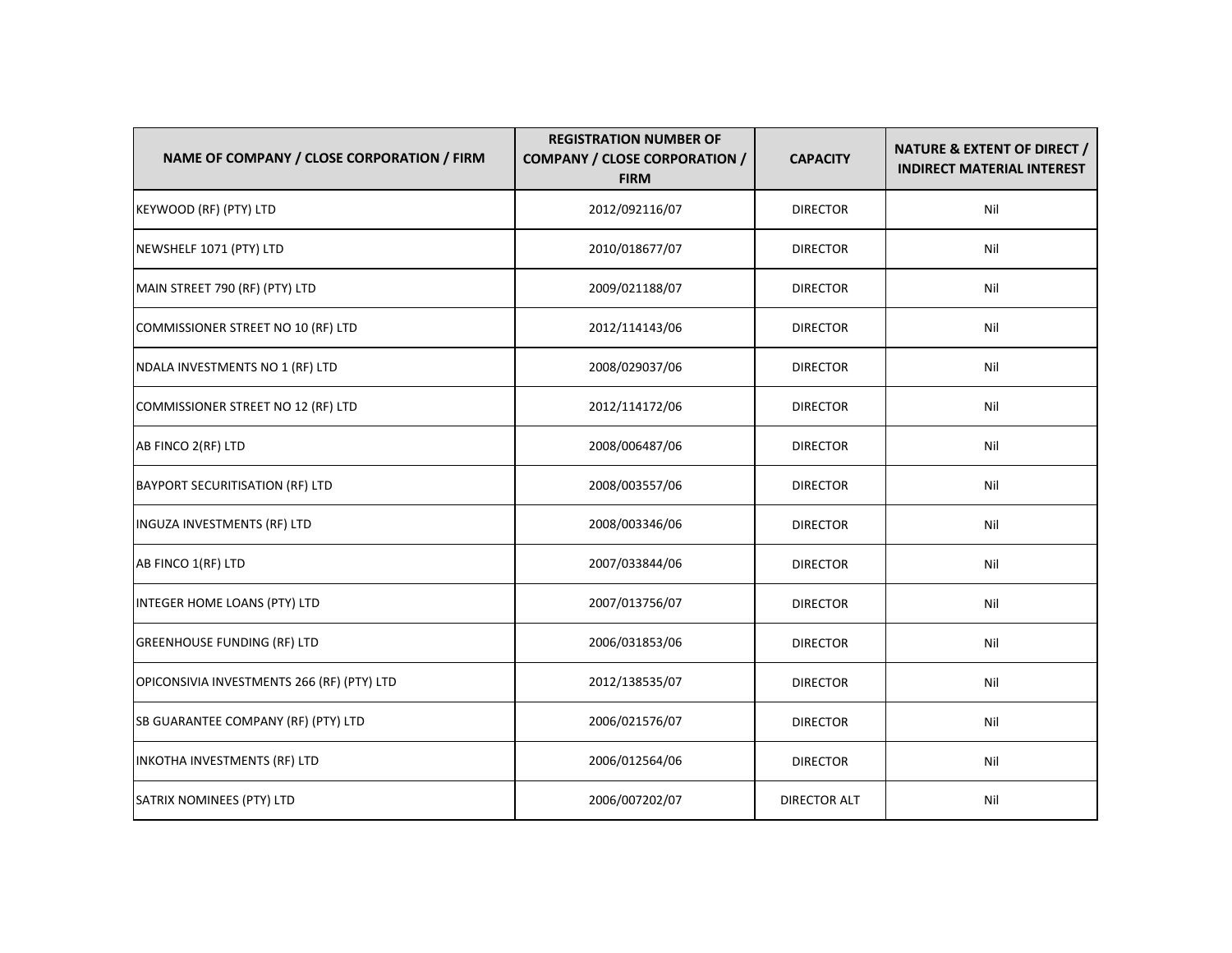| NAME OF COMPANY / CLOSE CORPORATION / FIRM   | <b>REGISTRATION NUMBER OF</b><br><b>COMPANY / CLOSE CORPORATION /</b><br><b>FIRM</b> | <b>CAPACITY</b> | NATURE & EXTENT OF DIRECT /<br><b>INDIRECT MATERIAL INTEREST</b> |
|----------------------------------------------|--------------------------------------------------------------------------------------|-----------------|------------------------------------------------------------------|
| BLUE DIAMOND INVESTMENTS NO 3 (RF) LTD       | 2005/038687/06                                                                       | <b>DIRECTOR</b> | Nil                                                              |
| BLUE DIAMOND INVESTMENTS NO 2 (RF) LTD       | 2005/038396/06                                                                       | <b>DIRECTOR</b> | Nil                                                              |
| BLUE DIAMOND INVESTMENTS NO 1 (RF) LTD       | 2005/038272/06                                                                       | <b>DIRECTOR</b> | Nil                                                              |
| MW ASSET RENTALS (RF) LTD                    | 2002/030074/06                                                                       | <b>DIRECTOR</b> | Nil                                                              |
| BLUE TITANIUM CONDUIT (RF) LTD               | 2001/000248/06                                                                       | <b>DIRECTOR</b> | Nil                                                              |
| ON-THE-GO VEHICLE FINANCE (RF) LTD           | 2013/031899/06                                                                       | <b>DIRECTOR</b> | Nil                                                              |
| BFUELFIN (RF) (PTY) LTD                      | 2021/304297/07                                                                       | <b>DIRECTOR</b> | Nil                                                              |
| TRANSSEC 5 (RF) LTD                          | 2020/886422/06                                                                       | <b>DIRECTOR</b> | Nil                                                              |
| K2013047287 (South Africa) (PTY) LTD         | 2013/047287/07                                                                       | <b>DIRECTOR</b> | Nil                                                              |
| BLUE DIAMOND X INVESTMENTS (RF) LTD          | 2013/084885/06                                                                       | <b>DIRECTOR</b> | Nil                                                              |
| CAPITAL HARVEST WAREHOUSE SPV (RF) (PTY) LTD | 2020/868249/07                                                                       | <b>DIRECTOR</b> | Nil                                                              |
| CAPITAL HARVEST MORTGAGE SPV (RF) (PTY) LTD  | 2020/860532/07                                                                       | <b>DIRECTOR</b> | Nil                                                              |
| TRANSFLOW (RF) (PTY) LTD                     | 2018/631811/07                                                                       | <b>DIRECTOR</b> | Nil                                                              |
| TUHF URBAN FINANCE (RF) LTD                  | 2018/563485/06                                                                       | <b>DIRECTOR</b> | Nil                                                              |
| TRANSSEC 4 (RF) LTD                          | 2018/268776/06                                                                       | <b>DIRECTOR</b> | Nil                                                              |
| DMC EVOLUTION (RF) (PTY) LTD                 | 2018/099594/07                                                                       | <b>DIRECTOR</b> | Nil                                                              |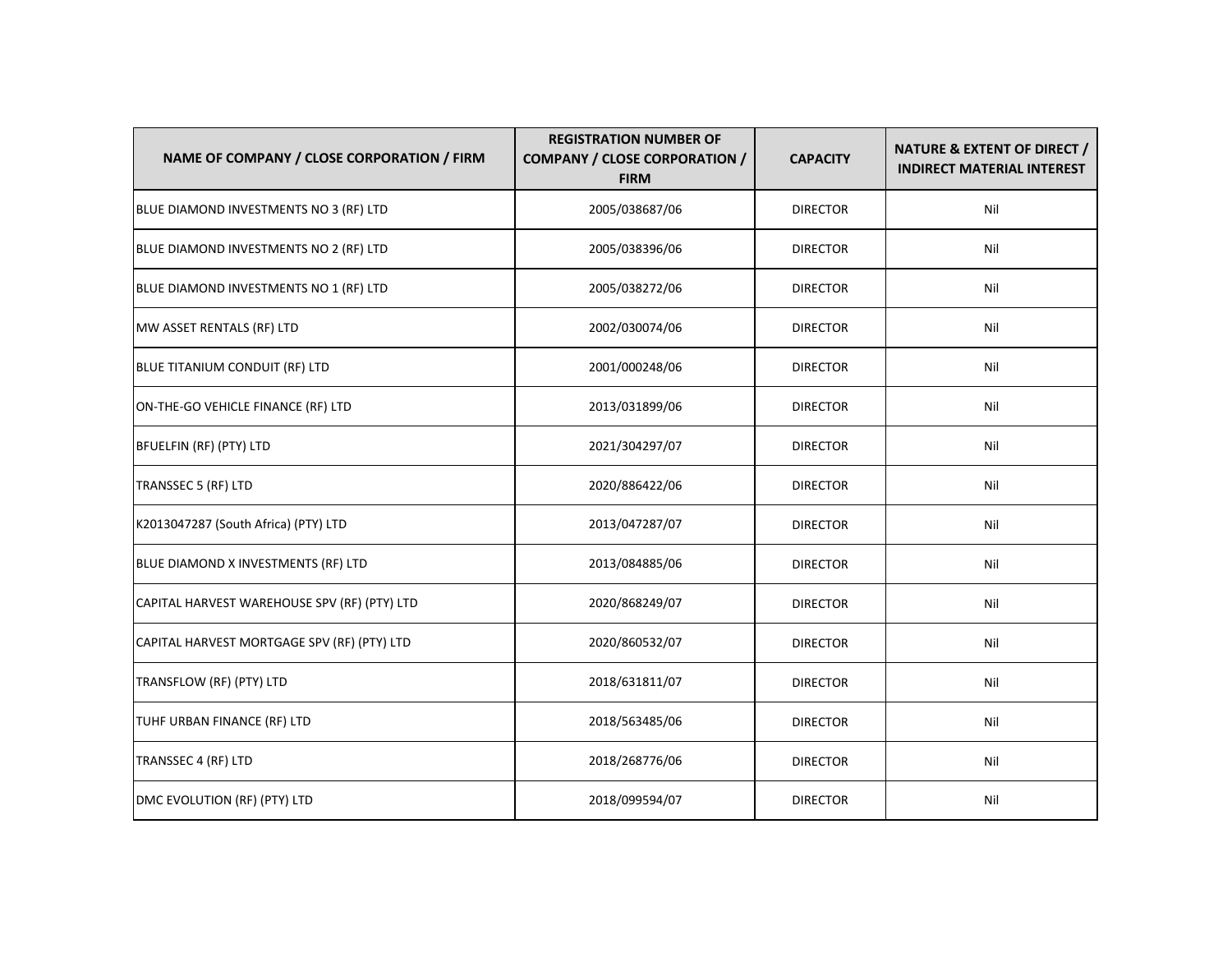| NAME OF COMPANY / CLOSE CORPORATION / FIRM        | <b>REGISTRATION NUMBER OF</b><br><b>COMPANY / CLOSE CORPORATION /</b><br><b>FIRM</b> | <b>CAPACITY</b> | <b>NATURE &amp; EXTENT OF DIRECT /</b><br><b>INDIRECT MATERIAL INTEREST</b> |
|---------------------------------------------------|--------------------------------------------------------------------------------------|-----------------|-----------------------------------------------------------------------------|
| NDALA INVESTMENTS NO 2 (RF) LTD                   | 2016/447280/06                                                                       | <b>DIRECTOR</b> | Nil                                                                         |
| SA TAXI IMPACT FUND SECURITY SPV (RF) (PTY) LTD   | 2016/396877/07                                                                       | <b>DIRECTOR</b> | Nil                                                                         |
| <b>VELOCITY FINANCE (RF) LTD</b>                  | 2016/138581/06                                                                       | <b>DIRECTOR</b> | Nil                                                                         |
| TRANSSEC 3 (RF) LTD                               | 2016/117311/06                                                                       | <b>DIRECTOR</b> | Nil                                                                         |
| FOX STREET 5 (RF) LTD                             | 2015/397182/06                                                                       | <b>DIRECTOR</b> | Nil                                                                         |
| <b>GREENHOUSE FUNDING III (RF) LTD</b>            | 2013/210846/06                                                                       | <b>DIRECTOR</b> | Nil                                                                         |
| SPARTAN HOUSE 2018 (RF) LTD                       | 2015/393725/06                                                                       | <b>DIRECTOR</b> | Nil                                                                         |
| CENTRAFIN RECEIVABLES (RF) LTD                    | 2015/048113/06                                                                       | <b>DIRECTOR</b> | Nil                                                                         |
| OVERBERG AGRI FINANCE SECURITY SPV (RF) (PTY) LTD | 2015/048073/07                                                                       | <b>DIRECTOR</b> | Nil                                                                         |
| IMPUMELELO CP NOTE PROGRAMME 1 (RF) LTD           | 2013/211998/06                                                                       | <b>DIRECTOR</b> | Nil                                                                         |
| GFB 2015 (RF) (PTY) LTD                           | 2015/048051/07                                                                       | <b>DIRECTOR</b> | Nil                                                                         |
| <b>HARCOURT STREET 1 (RF) LTD</b>                 | 2015/047670/06                                                                       | <b>DIRECTOR</b> | Nil                                                                         |
| FAST ISSUER SPV (RF) LTD                          | 2015/042887/06                                                                       | <b>DIRECTOR</b> | Nil                                                                         |
| FIRSTRAND MORTGAGE COMPANY (RF) (PTY) LTD         | 2015/042866/07                                                                       | <b>DIRECTOR</b> | Nil                                                                         |
| FOX STREET 4 SECURITY SPV (RF) (PTY) LTD          | 2015/008444/07                                                                       | <b>DIRECTOR</b> | Nil                                                                         |
| <b>GREENHOUSE FUNDING 6 (RF) LTD</b>              | 2014/211069/06                                                                       | <b>DIRECTOR</b> | Nil                                                                         |
|                                                   |                                                                                      |                 |                                                                             |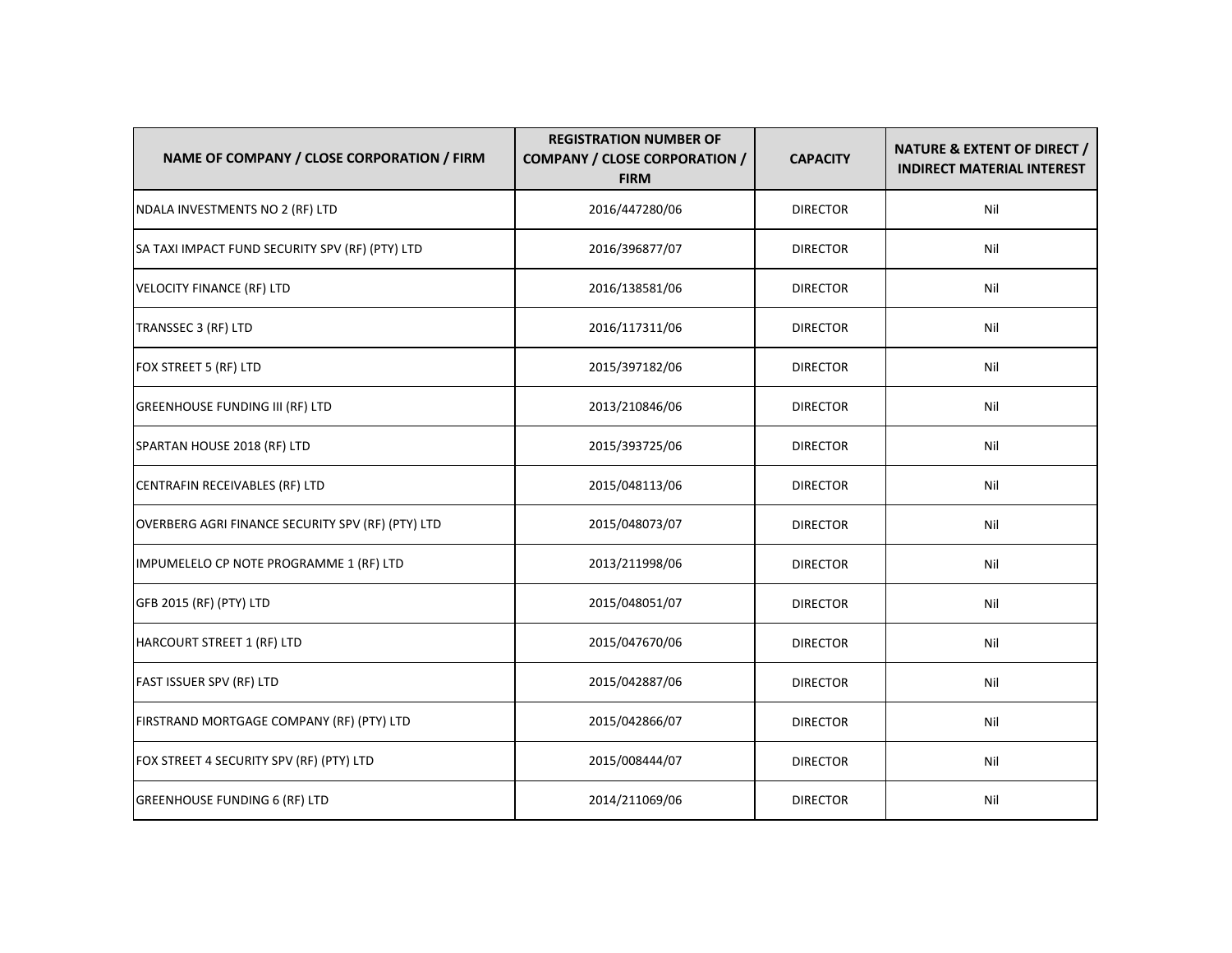| NAME OF COMPANY / CLOSE CORPORATION / FIRM | <b>REGISTRATION NUMBER OF</b><br><b>COMPANY / CLOSE CORPORATION /</b><br><b>FIRM</b> | <b>CAPACITY</b> | NATURE & EXTENT OF DIRECT /<br><b>INDIRECT MATERIAL INTEREST</b> |
|--------------------------------------------|--------------------------------------------------------------------------------------|-----------------|------------------------------------------------------------------|
| WEST ROAD SOUTH NO 4 (RF) (PTY) LTD        | 2014/147816/07                                                                       | <b>DIRECTOR</b> | Nil                                                              |
| FOX STREET 3 SECURITY SPV (RF) (PTY) LTD   | 2014/019604/07                                                                       | <b>DIRECTOR</b> | Nil                                                              |
| WEST ROAD SOUTH NO 3 (RF) LTD              | 2014/136030/06                                                                       | <b>DIRECTOR</b> | Nil                                                              |
| BAYPORT TUTARI (RF) (PTY) LTD              | 2014/136028/07                                                                       | <b>DIRECTOR</b> | Nil                                                              |
| <b>GREENHOUSE FUNDING 4 (RF) LTD</b>       | 2014/120089/06                                                                       | <b>DIRECTOR</b> | Nil                                                              |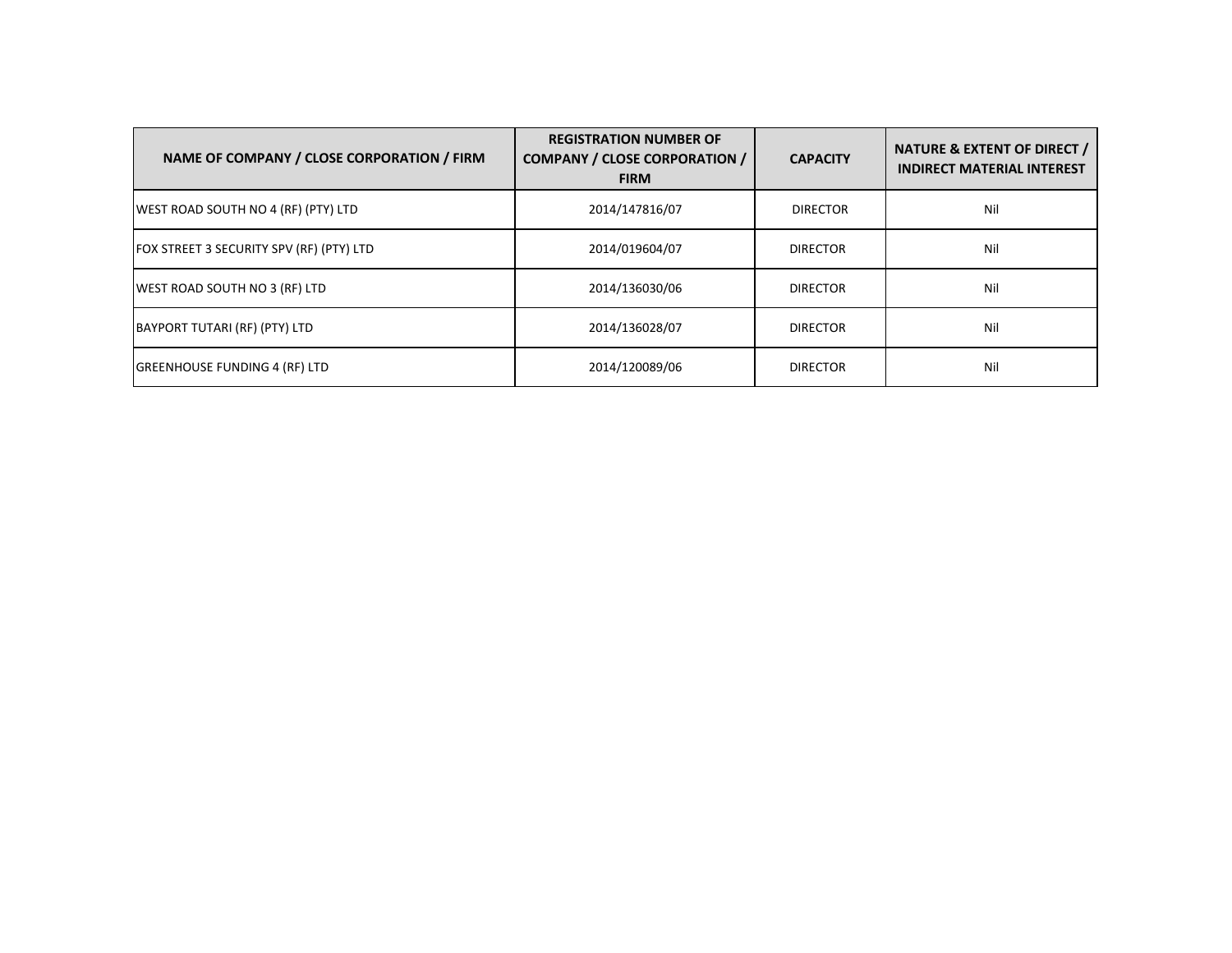| NAME OF COMPANY / CLOSE CORPORATION / FIRM | <b>REGISTRATION NUMBER OF</b><br><b>COMPANY / CLOSE CORPORATION /</b><br><b>FIRM</b> | <b>CAPACITY</b> | <b>NATURE &amp; EXTENT OF DIRECT /</b><br><b>INDIRECT MATERIAL INTEREST</b> |
|--------------------------------------------|--------------------------------------------------------------------------------------|-----------------|-----------------------------------------------------------------------------|
|                                            | <b>LIQUIDATION / DEREGISTRATION</b>                                                  |                 |                                                                             |
| BRIGHTWATER TRADE AND INVEST 77 (PTY) LTD  | 2011/010874/07                                                                       | DIRECTOR/DEREG  | <b>NIL</b>                                                                  |
| NEWSHELF 1041 RF (PTY) LTD                 | 2009/023961/07                                                                       | DIRECTOR/DEREG  | <b>NIL</b>                                                                  |
| INCORP NOTE ISSUER COMPANY (PTY) LTD       | 2009/007284/07                                                                       | DIRECTOR/DEREG  | <b>NIL</b>                                                                  |
| INCORP SECURITY SPV (PTY) LTD              | 2009/006781/07                                                                       | DIRECTOR/DEREG  | <b>NIL</b>                                                                  |
| ONTHECARDS INVESTMENTS II (PTY) LTD        | 2009/005155/07                                                                       | DIRECTOR/DEREG  | <b>NIL</b>                                                                  |
| CANNISTRARO INVESTMENTS 205 (PTY) LTD      | 2006/003318/07                                                                       | DIRECTOR/DEREG  | <b>NIL</b>                                                                  |
| WEST ROAD SOUTH NO 9 GP009 LTD             | 2014/201820/06                                                                       | DIRECTOR/DEREG  | <b>NIL</b>                                                                  |
| WEST ROAD SOUTH NO 10 GP010 LTD            | 2014/200938/06                                                                       | DIRECTOR/DEREG  | <b>NIL</b>                                                                  |
| BRIDGE NOTES SPV 1310 (RF) LTD             | 2013/130159/06                                                                       | DIRECTOR/DEREG  | <b>NIL</b>                                                                  |
| BOWWOOD AND MAIN NO 79 (PTY) LTD           | 2013/129293/07                                                                       | DIRECTOR/DEREG  | <b>NIL</b>                                                                  |
| <b>ITHUBA FINANCE (PTY) LTD</b>            | 2012/150230/07                                                                       | DIRECTOR/DEREG  | <b>NIL</b>                                                                  |